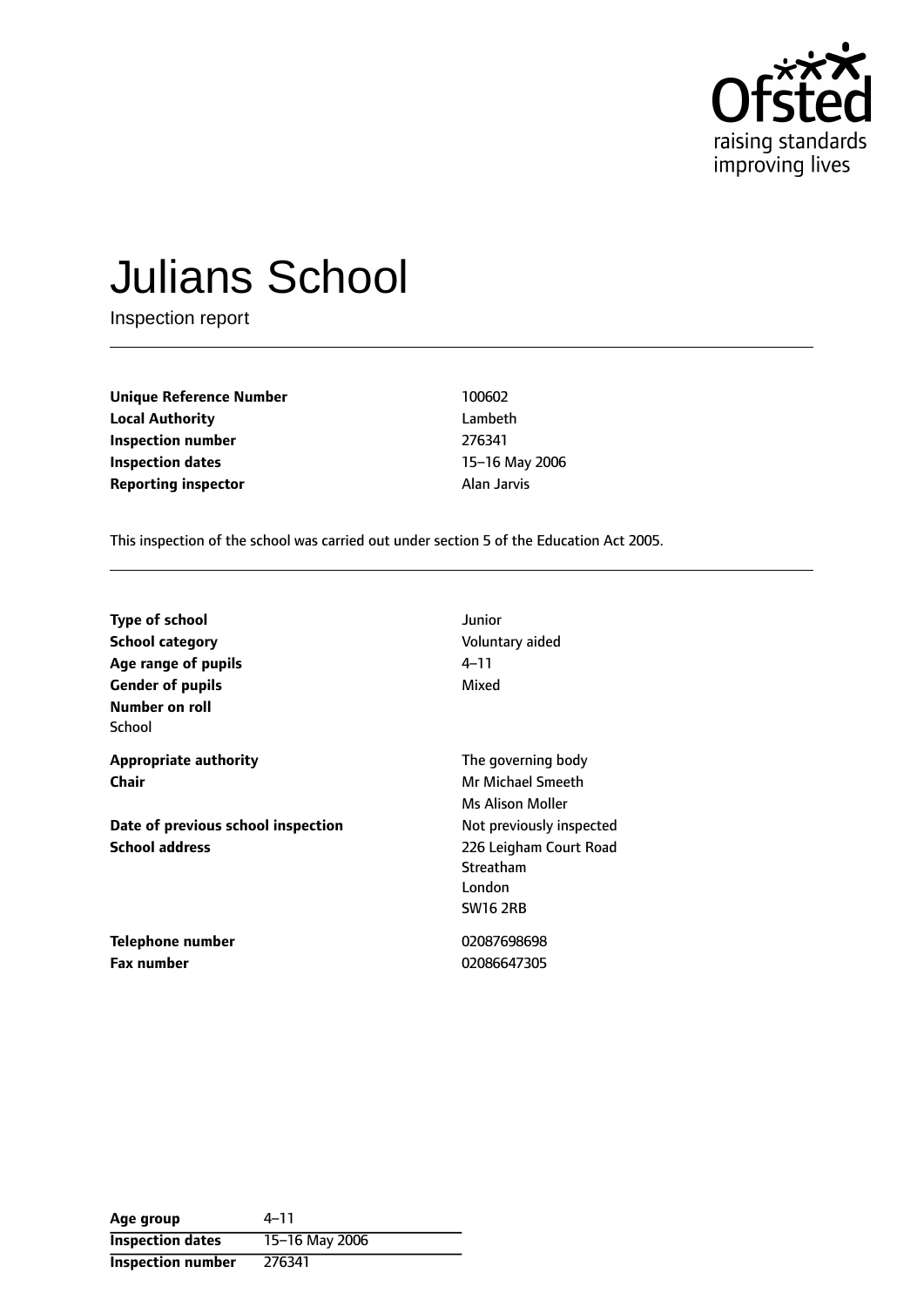.

© Crown copyright 2006

#### Website: www.ofsted.gov.uk

This document may be reproduced in whole or in part for non-commercial educational purposes, provided that the information quoted is reproduced without adaptation and the source and date of publication are stated.

Further copies of this report are obtainable from the school. Under the Education Act 2005, the school must provide a copy of this report free of charge to certain categories of people. A charge not exceeding the full cost of reproduction may be made for any other copies supplied.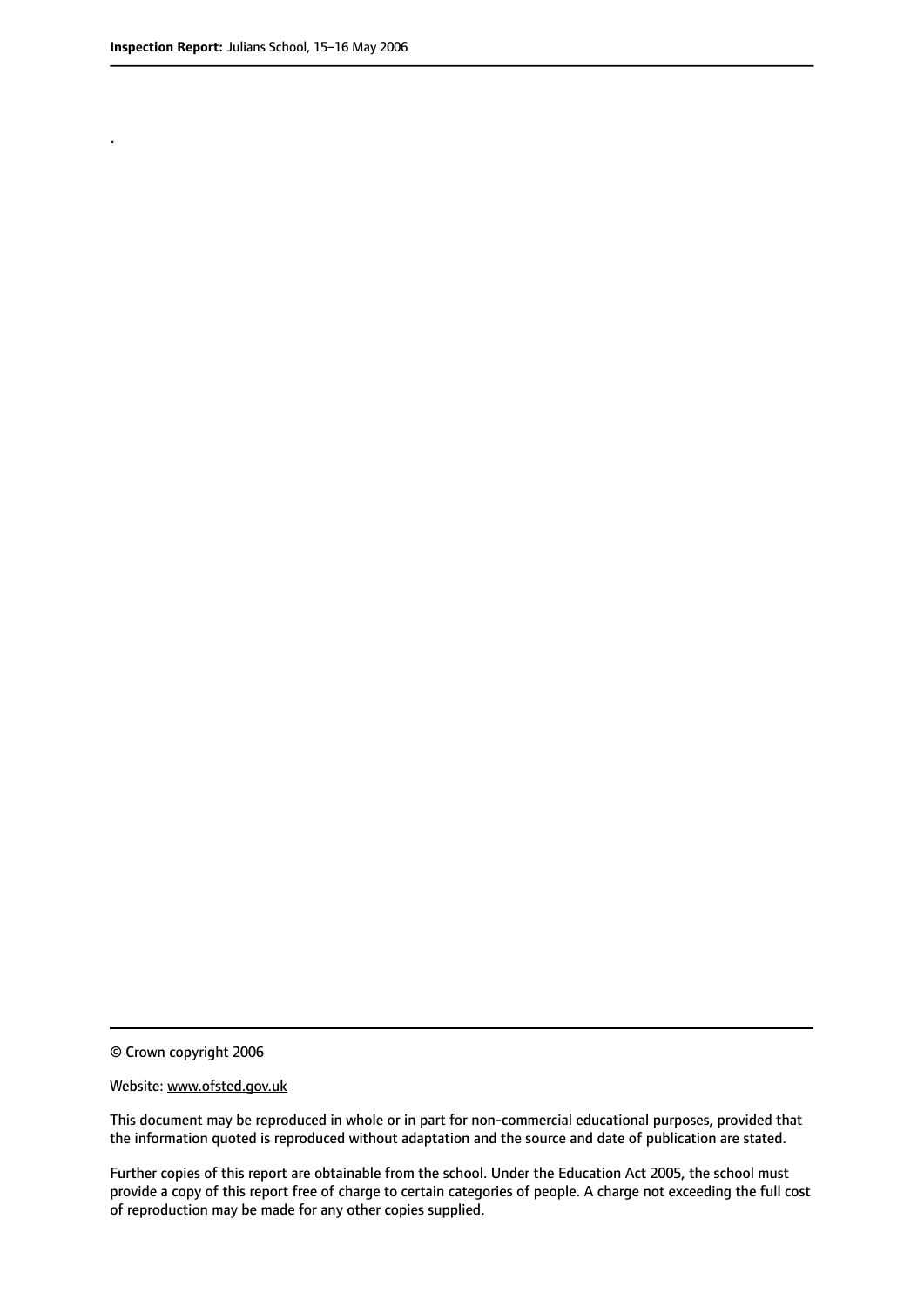# **Introduction**

The inspection was carried out by two Additional Inspectors.

## **Description of the school**

Julian's is an average sized primary school that is popular and oversubscribed. Pupils come from a wide range of socio-economic and ethnic backgrounds. Six out of ten are from minority ethnic heritages. This is much higher than average. Around one quarter speak English as their second language: nine pupils are at an early stage of speaking English. An average proportion has a learning difficulty or disability. One pupil has a statement of special educational need which is below average. Attainment on entry is broadly average. Recently, staff turnover has been higher than normal, but has now stabilised.

## **Key for inspection grades**

| Grade 1 | Outstanding  |
|---------|--------------|
| Grade 2 | Good         |
| Grade 3 | Satisfactory |
| Grade 4 | Inadequate   |
|         |              |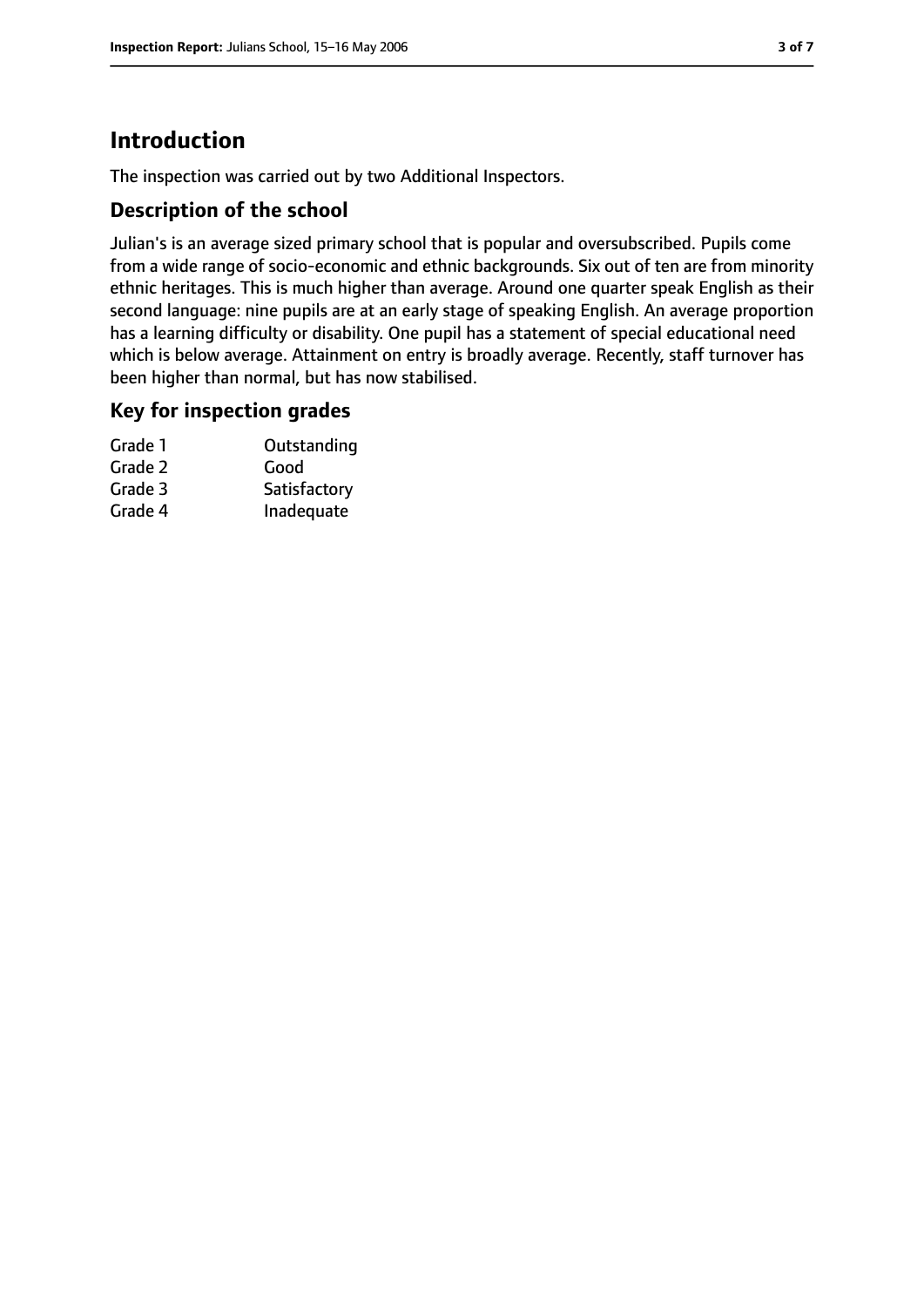# **Overall effectiveness of the school**

#### **Grade:**

## **What the school should do to improve further**

\* Fully implement the plans to establish a new senior management team to help realise the school's vision and develop the expertise of staff.

\* Sharpen the targets set for pupils and ensure a common system operates in all years.

## **Achievement and standards**

**Grade:**

# **Personal development and well-being**

**Grade:**

# **Quality of provision**

## **Teaching and learning**

#### **Grade:**

Teaching and learning are good. As a result, pupils enjoy their lessons and achieve well. In the reception class children learn through a rich range of activities that successfully capture their imagination and engage their interest. The good teaching in Years 1 to 6 is characterised by the pupils being clear about what they are going to learn and a good pace to learning. Teachers skilfully use interactive whiteboards to bring learning alive. Homework is regularly set.

Teachers have got better at meeting the learning needs of each pupil in their class. Although some teacher's planning is better than others the overall impact on pupils' learning and progress is good. Teaching assistants give effective support to children with learning difficulties or who are vulnerable. In addition, the more able pupils are given challenging tasks either in normal lessons or when withdrawn as a group for more intensive teaching. Marking too is generally effective. Some, such as in Year 2 is exemplary as it gives constant encouragement and clear pointers for improvement.

## **Curriculum and other activities**

#### **Grade:**

The reception class curriculum is planned well and covers all areas of learning for young children. The curriculum in Years 1 to 6 meets statutory requirements, and goes beyond this. It effectively meets the needs of all pupils and has a good impact on standards in English, mathematics and science. All subjects are covered well. A very skilled teaching assistant helps to deliver the ICT curriculum. Although teachers have strengthened the links between subjects in order to raise standards and encourage creativity, further work is in hand. The curriculum for the more able pupils has been developed well as a result of parental wishes.

The curriculum engages pupils' interest and contributes strongly to their personal development and enjoyment of school. It is enriched well. Pupils regularly visit places of educational interest and participate in a wide range of creative and sporting events. For example, the school choir has sung at the Royal Festival Hall. The school team has played cricket at the London Oval.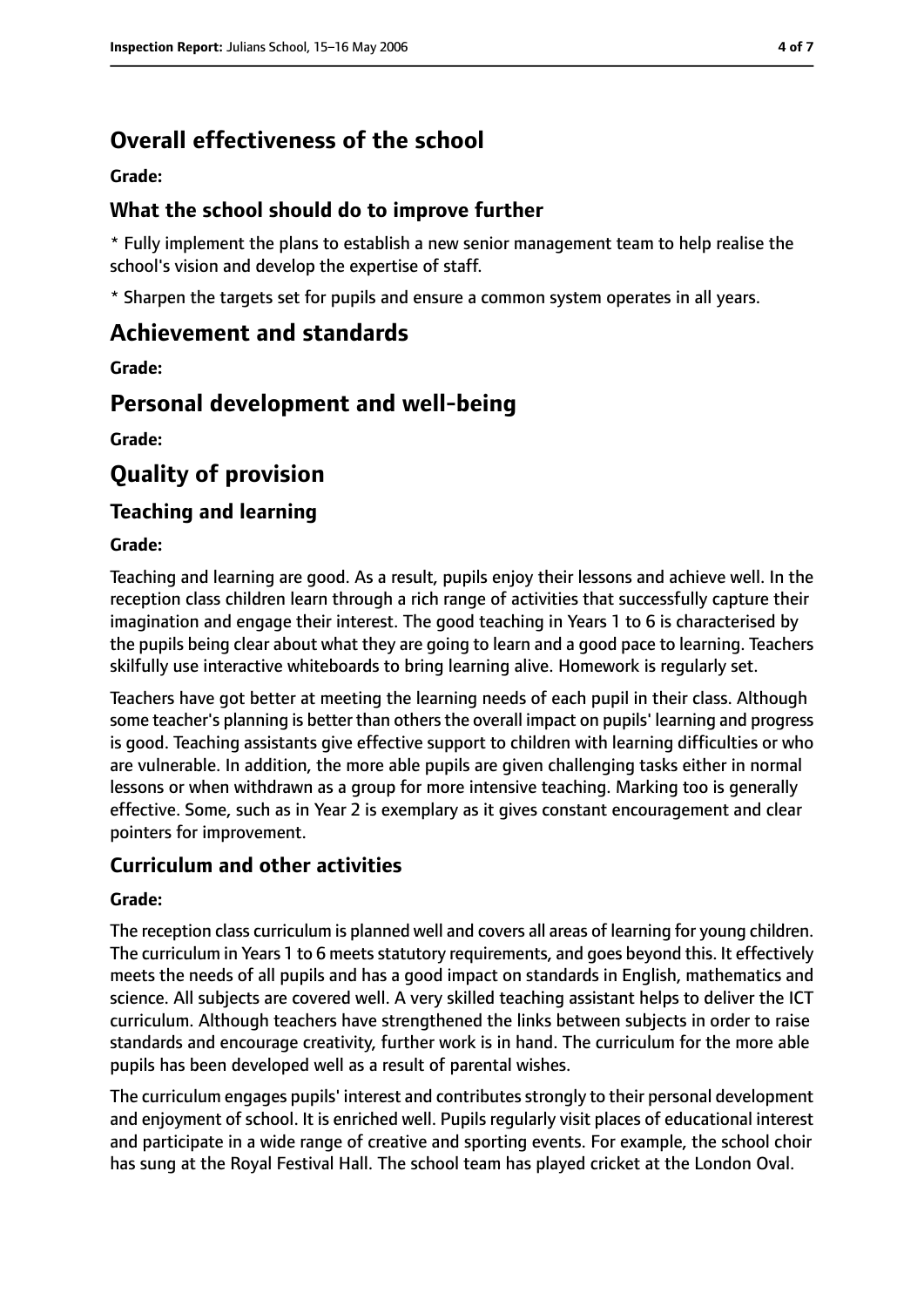The school places a strong emphasis on the teaching of music. It provides regular music lessons, singing assemblies, violin and guitar tuition and a variety of dance classes all of which have a high uptake. Physical activities are given a high priority and these encourage many pupils to keep fit and active.

## **Care, guidance and support**

#### **Grade:**

Child protection procedures are securely in place. All staff have received appropriate training. Health and safety checks and risk assessments are carried out regularly which ensure the environment is safe and secure. Checks on the background and suitability of adults who work in the school have been effectively undertaken. There are good referral systems for identifying potentially vulnerable pupils. Such pupils are well tracked and supported.

The school sets challenging targets for pupils' attainment. It has good tracking and assessment systems in place to monitor pupils' progress. Individual teachers use a variety of different methods for setting and monitoring pupils' targets, but there is not yet an agreed whole-school approach to target setting. Consequently, the quality of the guidance they receive varies.

The school has established good relationship with parents. The overwhelming majority of parents are highly supportive of the school. Children are inducted very well into the Foundation Stage helped by home visits and very clear assessments on entry. There is a strong commitment to including all pupils. Good relationships with outside agencies are effectively used to support pupils' progress and well-being.

# **Leadership and management**

**Grade:**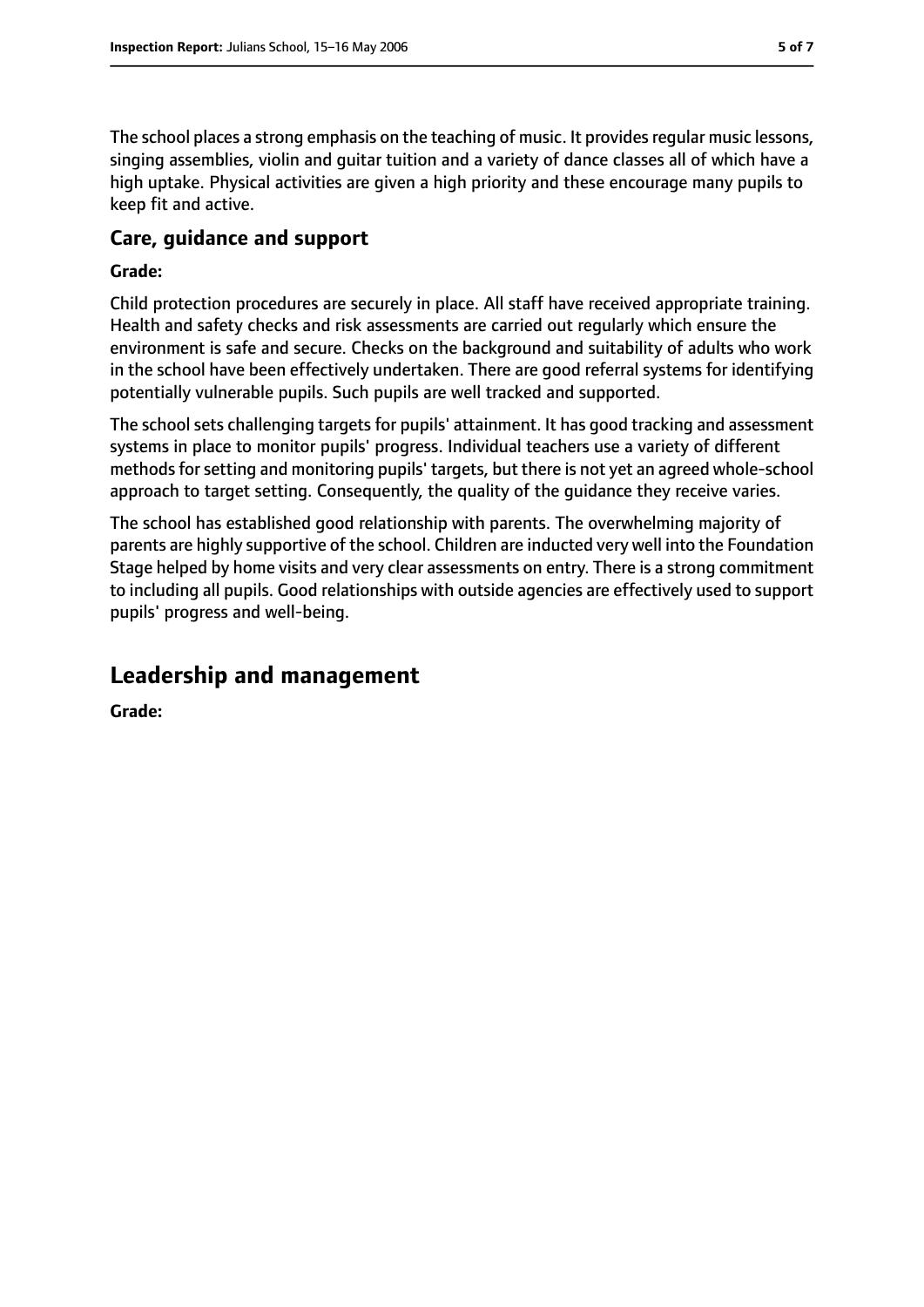**Any complaints about the inspection or the report should be made following the procedures set out in the guidance 'Complaints about school inspection', which is available from Ofsted's website: www.ofsted.gov.uk.**